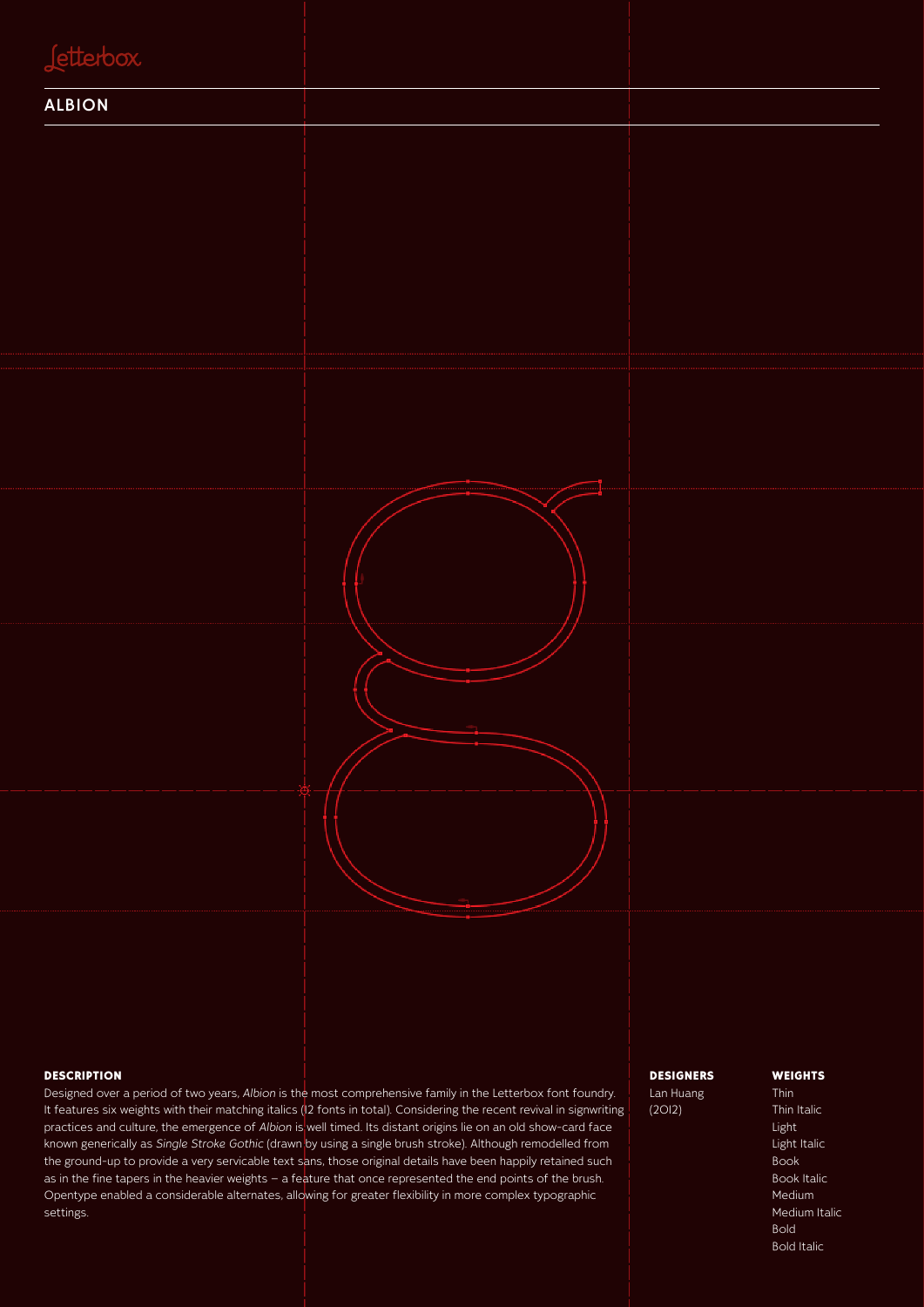# A qui il a été beaucoup donné, *il sera beaucoup demandé.* blinky bill goes crazy Nimm die schlechten Lumpenhüllen **SKODA 1932 56,890 OIL TANKERS 7,506** *Dödssynder åtrår ni mig ännu?*

# Welch entsetzliches Gewässer!

# Organización Republicana Galega Autónomay

Grounding me with amorous earth fires, For each other we'll forever swoon

# *cartographique*

*W Szczebrzeszynie chrząszcz brzmi w trzcinie Wół go pyta: Panie chrząszczu*

# Blitzkrieg 3978 Straße

The band's name change to *Severed Heads*, from the aforementioned *Mr. & Mrs. No Smoking Sign*. We wanted to fool people that we were 'industrial' and it worked. Severed Heads was a really dumb name, so that's what stuck. Forever. I really hate it by the way." *Tom Ellard*, 16 December 1984

# Iša Krejčí & Bohuslav Matěj Černohorský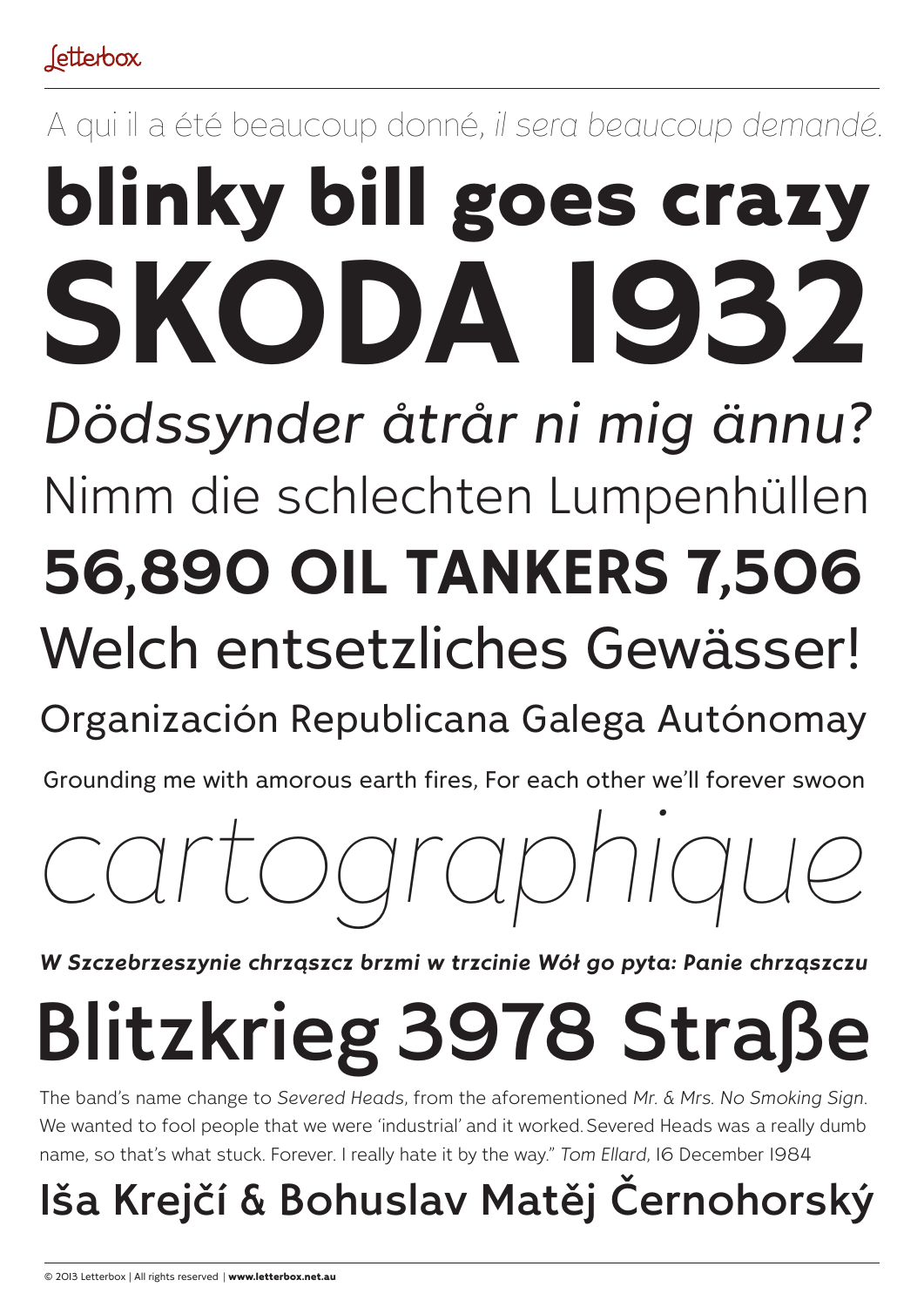#### Jetterbox

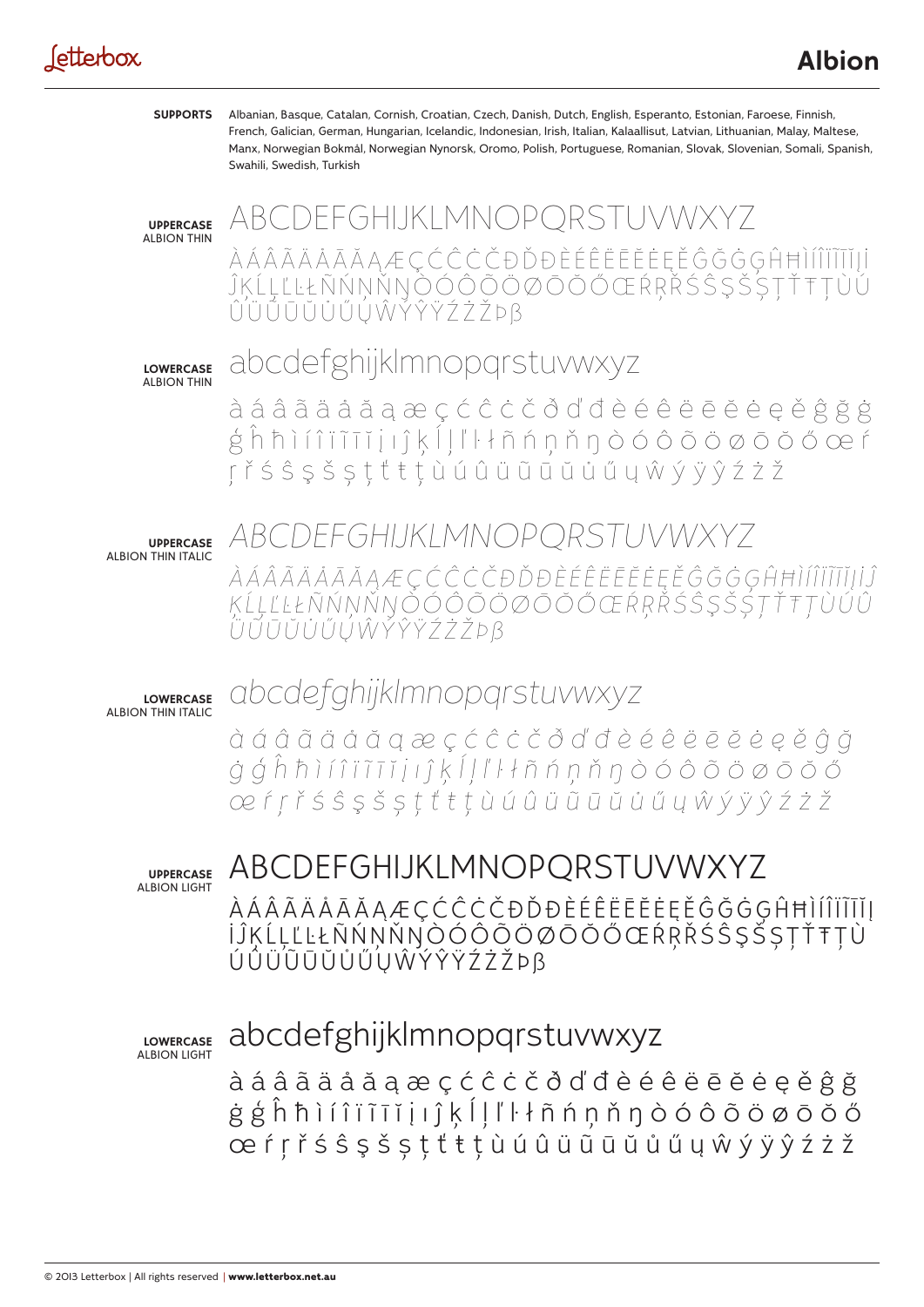**UPPERCASE** ALBION LIGHT ITALIC

#### *ABCDEFGHIJKLMNOPQRSTUVWXYZ*

*ÀÁÂÃÄÅĀĂĄÆÇĆĈĊČÐĎĐÈÉÊËĒĔĖĘĚĜĞĠĢĤĦÌÍÎÏĨĪĬĮİ ĴĶĹĻĽĿŁÑŃŅŇŊÒÓÔÕÖØŌŎŐŒŔŖŘŚŜŞŠȘŢŤŦȚÙÚ ÛÜŨŪŬŮŰŲŴÝŶŸŹŻŽÞß*

**LOWERCASE** ALBION LIGHT ITALIC

#### *abcdefghijklmnopqrstuvwxyz*

*àáâãäåăąæçćĉċčðďđèéêëēĕėęěĝğ ġģĥħìíîïĩīĭįıĵķĺļľŀłñńņňŋòóôõöøōŏő œŕŗřśŝşšșţťŧțùúûüũūŭůűųŵýÿŷźżž*

**UPPERCASE** ALBION BOOK

#### ABCDEFGHIJKLMNOPQRSTUVWXYZ

ÀÁÂÃÄÅĀĂĄÆÇĆĈĊČÐĎĐÈÉÊËĒĔĖĘĚĜĞĠĢĤĦÌÍÎÏĨĪ ĬIJĨĶĹĻĽĿŁÑŃŅŇŊÒÓÔÕÖØŌŎŎŒŔŖŘŚŜŞŠȘŢŤŦŢ ÙÚÛÜŨŪŬŮŰŲŴÝŶŸŹŻŽÞß

**LOWERCASE** ALBION BOOK

#### abcdefghijklmnopqrstuvwxyz

àáâãäåăąæçćĉċčðďđèéêëēĕėęěĝğ ġģĥħìíîïĩīĭįıĵķĺļľŀłñńņňŋòóôõöøōŏ őœŕŗřśŝşšșţťŧțùúûüũūŭůűųŵýÿŷź

**UPPERCASE** ALBION BOOK ITALIC

## *ABCDEFGHIJKLMNOPQRSTUVWXYZ*

*ÀÁÂÃÄÅĀĂĄÆÇĆĈĊČÐĎĐÈÉÊËĒĔĖĘĚĜĞĠĢĤĦÌÍÎÏĨĪĬ ĮİĴĶĹĻĽĿŁÑŃŅŇŊÒÓÔÕÖØŌŎŐŒŔŖŘŚŜŞŠȘŢŤŦȚÙ ÚÛÜŨŪŬŮŰŲŴÝŶŸŹŻŽÞß*

**LOWERCASE** ALBION BOOK ITALIC

#### *abcdefghijklmnopqrstuvwxyz*

*àáâãäåăąæçćĉċčðďđèéêëēĕėęěĝ ğġģĥħìíîïĩīĭįıĵķĺļľŀłñńņňŋòóôõöøō ŏőœŕŗřśŝşšșţťŧțùúûüũūŭůűųŵýÿŷź*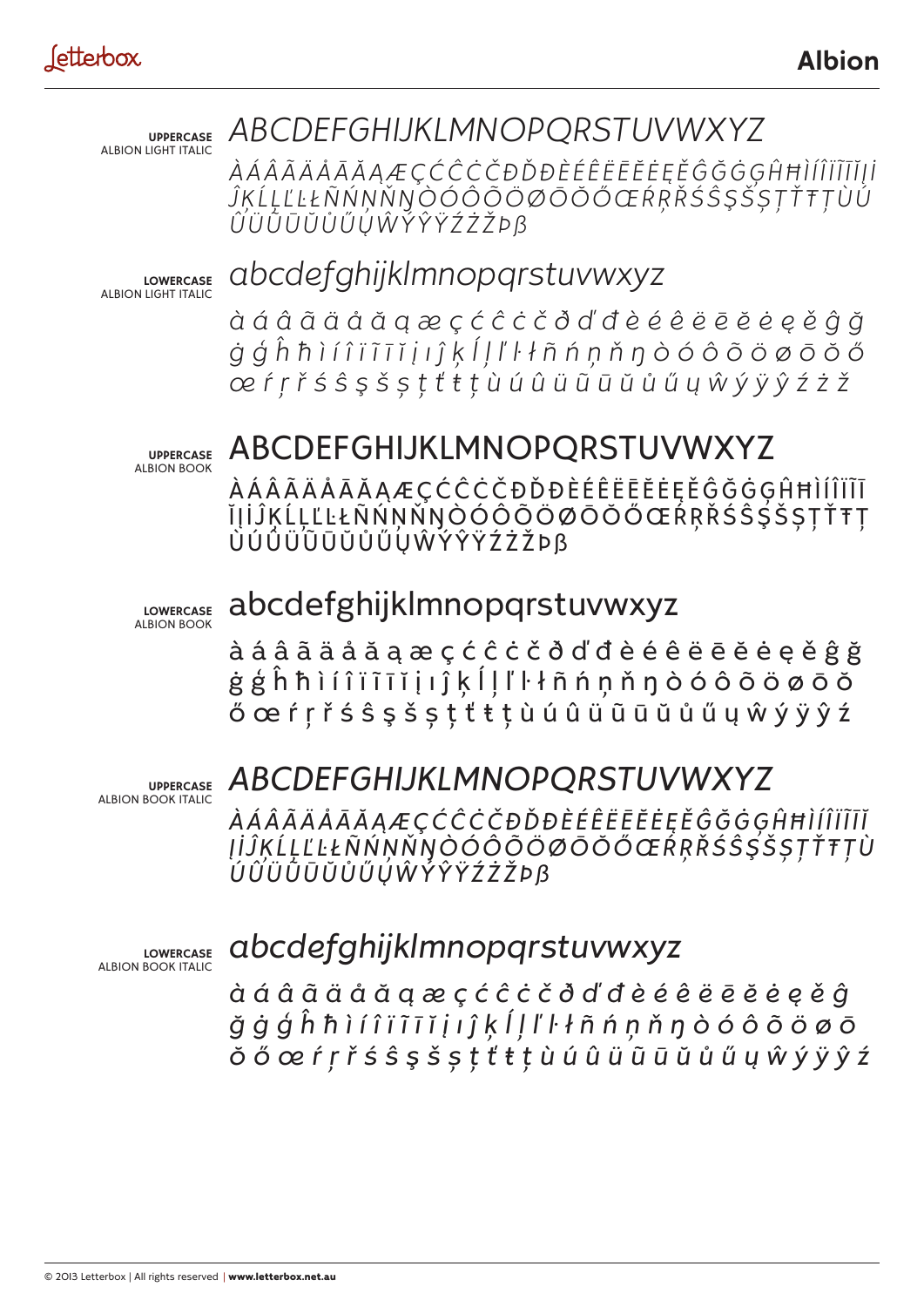**UPPERCASE** ALBION MEDIUM

## ABCDEFGHIJKLMNOPQRSTUVWXYZ

ÀÁÂÃÄÅĀĂĄÆÇĆĈĊČÐĎĐÈÉÊËĒĔĖĘĚĜĞĠĢĤĦÌÍÎÏĨĪ ĬĮİĴĶĹĻĽĿŁÑŃŅŇŊÒÓÔÕÖØŌŎŐŒŔŖŘŚŜŚŠȘŢŤŦŢ ÙÚÛÜŨŪŬŮŰŲŴÝŶŸŹŻŽÞß

**LOWERCASE** ALBION MEDIUM

## abcdefghijklmnopqrstuvwxyz

àáâãäåăąæçćĉċčðďđèéêëēĕėęěĝğ ġģĥħìíîïĩīĭįıĵķĺļľŀłñńņňŋòóôõöøōŏ őœŕŗřśŝşšșţťŧțùúûüũūŭůűųŵýÿŷź

**UPPERCASE** ALBION MEDIUM ITALIC

#### *ABCDEFGHIJKLMNOPQRSTUVWXYZ*

*ÀÁÂÃÄÅĀĂĄÆÇĆĈĊČÐĎĐÈÉÊËĒĔĖĘĚĜĞĠĢĤĦÌÍÎÏĨĪ ĬĮİĴĶĹĻĽĿŁÑŃŅŇŊÒÓÔÕÖØŌŎŐŒŔŖŘŚŜŞŠȘŢŤŦȚ ÙÚÛÜŨŪŬŮŰŲŴÝŶŸŹŻŽÞß*

**LOWERCASE** ALBION MEDIUM ITALIC

#### *abcdefghijklmnopqrstuvwxyz*

*àáâãäåăąæçćĉċčðďđèéêëēĕėęěĝ ğġģĥħìíîïĩīĭįıĵķĺļľŀłñńņňŋòóôõöøō ŏőœŕŗřśŝşšșţťŧțùúûüũūŭůűųŵýÿŷ*

**UPPERCASE** ALBION BOLD

## **ABCDEFGHIJKLMNOPQRSTUVWXYZ**

**ÀÁÂÃÄÅĀĂĄÆÇĆĈĊČÐĎĐÈÉÊËĒĔĖĘĚĜĞĠĢĤĦÌÍÎÏĨ ĪĬĮİĴĶĹĻĽĿŁÑŃŅŇŊÒÓÔÕÖØŌŎŐŒŔŖŘŚŜŞŠȘŢŤŦ ȚÙÚÛÜŨŪŬŮŰŲŴÝŶŸŹŻŽÞß**

**LOWERCASE** ALBION BOLD

#### **abcdefghijklmnopqrstuvwxyz**

**àáâãäåăąæçćĉċčðďđèéêëēĕėęěĝğ ġģĥħìíîïĩīĭįıĵķĺļľŀłñńņňŋòóôõöøō ŏőœŕŗřśŝşšșţťŧțùúûüũūŭůűųŵýÿ**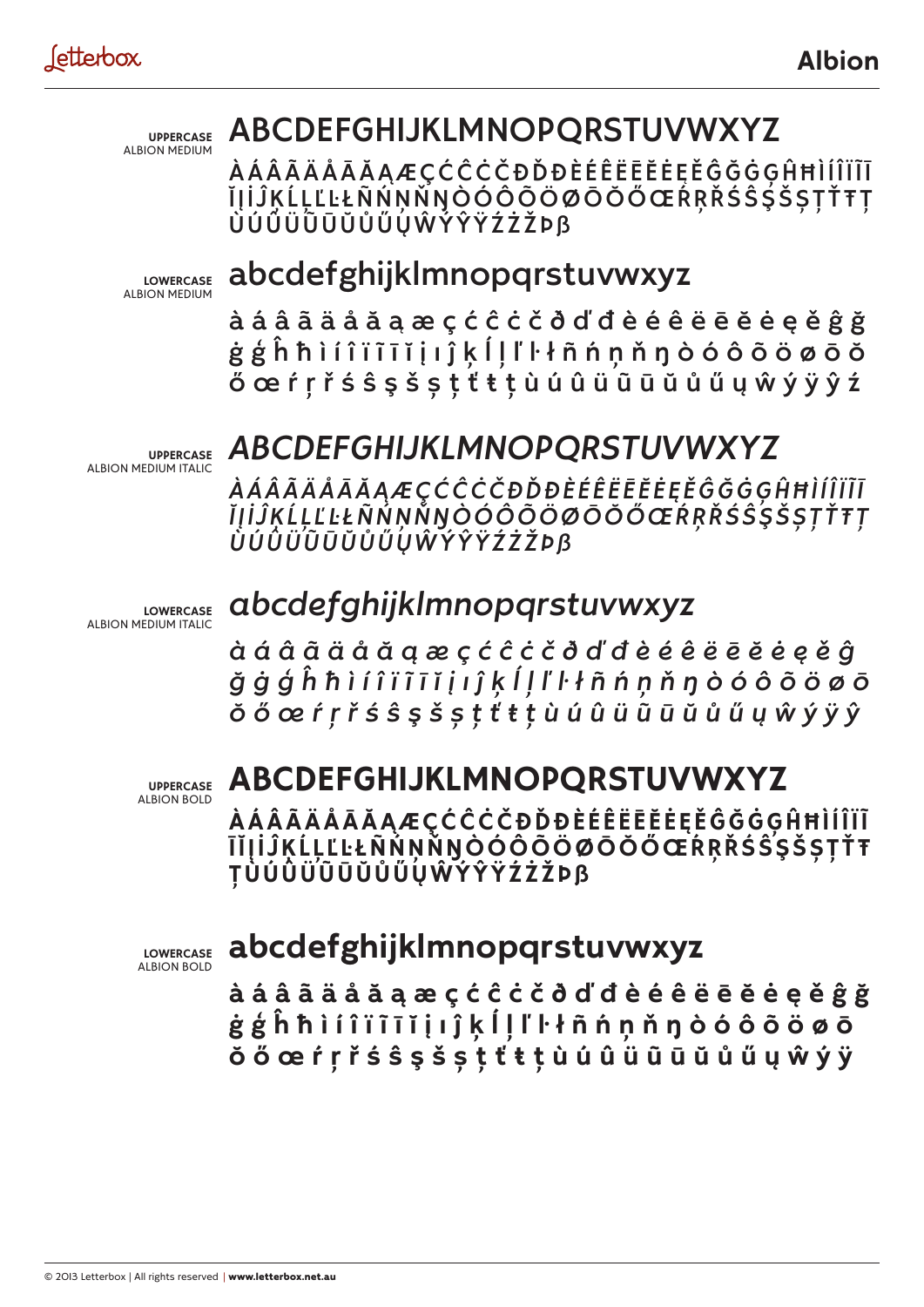**UPPERCASE** ALBION BOLD ITALIC

## *ABCDEFGHIJKLMNOPQRSTUVWXYZ*

*ÀÁÂÃÄÅĀĂĄÆÇĆĈĊČÐĎĐÈÉÊËĒĔĖĘĚĜĞĠĢĤĦÌÍÎÏĨĪ ĬĮİĴĶĹĻĽĿŁÑŃŅŇŊÒÓÔÕÖØŌŎŐŒŔŖŘŚŜŞŠȘŢŤŦȚ ÙÚÛÜŨŪŬŮŰŲŴÝŶŸŹŻŽÞß*

**LOWERCASE** ALBION BOLD ITALIC

#### *abcdefghijklmnopqrstuvwxyz*

*àáâãäåăąæçćĉċčðďđèéêëēĕėęěĝ ğġģĥħìíîïĩīĭįıĵķĺļľŀłñńņňŋòóôõöø ōŏőœŕŗřśŝşšșţťŧțùúûüũūŭůűųŵýÿ*

**UPPERCASE** ALBION BLACK

#### ABCDEFGHIJKLMNOPQRSTUVWXYZ

ÀÁÂÃÄÅĀĂĄÆÇĆĈĊČÐĎĐÈÉÊËĒĔĖĘĚĜĞĠĢĤĦÌÍÎÏĨ ĪĬĮİĴĶĹĻĽĿŁÑŃŅŇŊÒÓÔÕÖØŌŎŐŒŔŖŘŚŜŞŠȘŢŤŦ ȚÙÚÛÜŨŪŬŮŰŲŴÝŶŸŹŻŽÞß

**LOWERCASE** ALBION BLACK

#### abcdefghijklmnopqrstuvwxyz

àáâãäåăąæçćĉċčðďđèéêëēĕėęěĝ ğġģĥħìíîïĩīĭįıĵķĺļľŀłñńņňŋòóôõöø ōŏőœŕŗřśŝşšșţťŧțùúûüũūŭůűųŵý

**UPPERCASE** ALBION BLACK ITALIC

#### *ABCDEFGHIJKLMNOPQRSTUVWXYZ*

*ÀÁÂÃÄÅĀĂĄÆÇĆĈĊČÐĎĐÈÉÊËĒĔĖĘĚĜĞĠĢĤĦÌÍÎÏĨ ĪĬĮİĴĶĹĻĽĿŁÑŃŅŇŊÒÓÔÕÖØŌŎŐŒŔŖŘŚŜŞŠȘŢŤŦ ȚÙÚÛÜŨŪŬŮŰŲŴÝŶŸŹŻŽÞß*

**LOWERCASE** ALBION BLACK ITALIC

#### *abcdefghijklmnopqrstuvwxyz*

*àáâãäåăąæçćĉċčðďđèéêëēĕėęěĝ ğġģĥħìíîïĩīĭįıĵķĺļľŀłñńņňŋòóôõö øōŏőœŕŗřśŝşšșţťŧțùúûüũūŭůűųŵ*